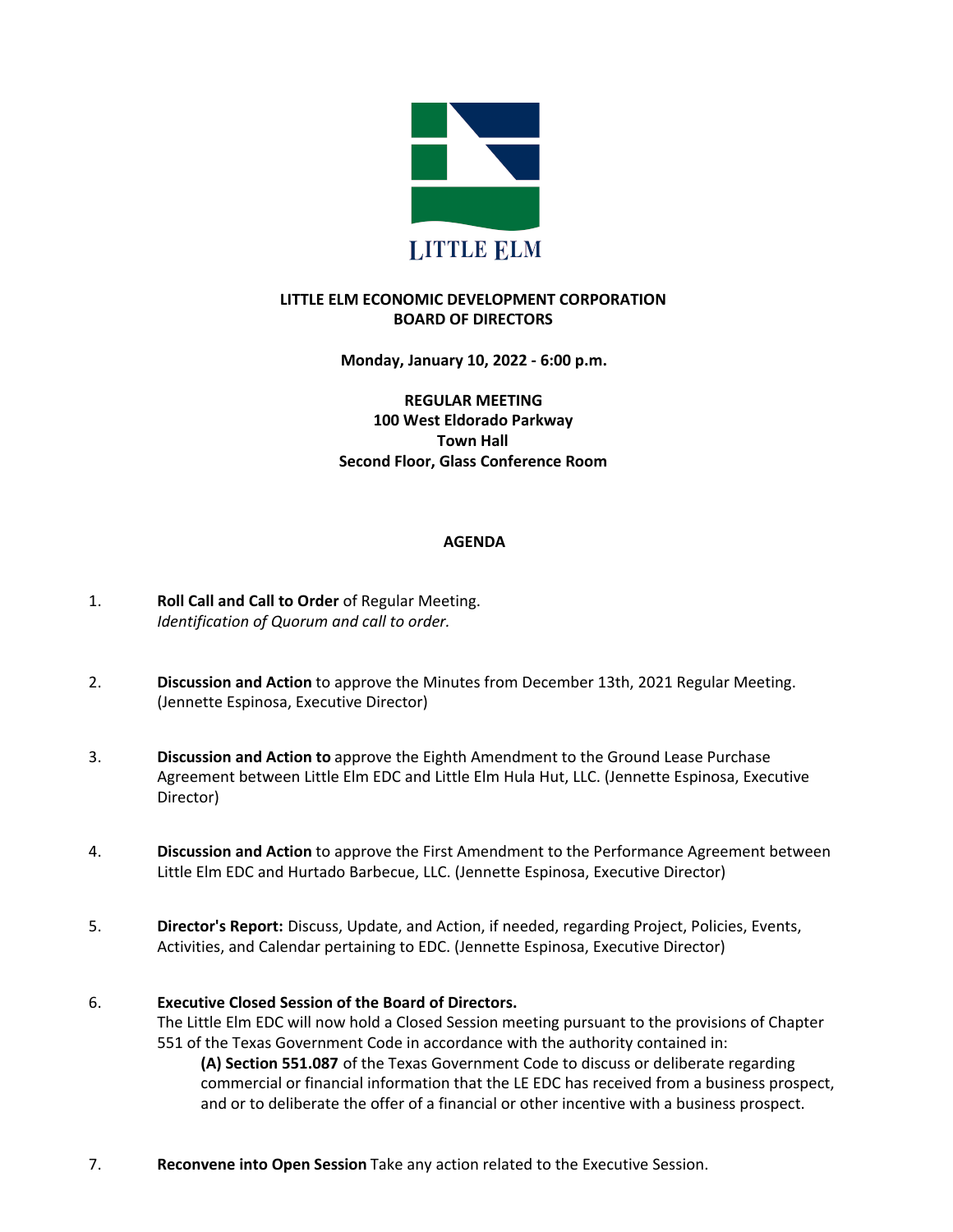# 8. Adjournment.

Respectfully,

Jennette Espinosa

### **Executive Director**

This is to certify that the above notice was posted on [www.littleelm.org](http://www.littleelm.org), Town of Little Elm website, under Agendas and Minutes prior to 5:00 p.m. this 7th day of January, 2022.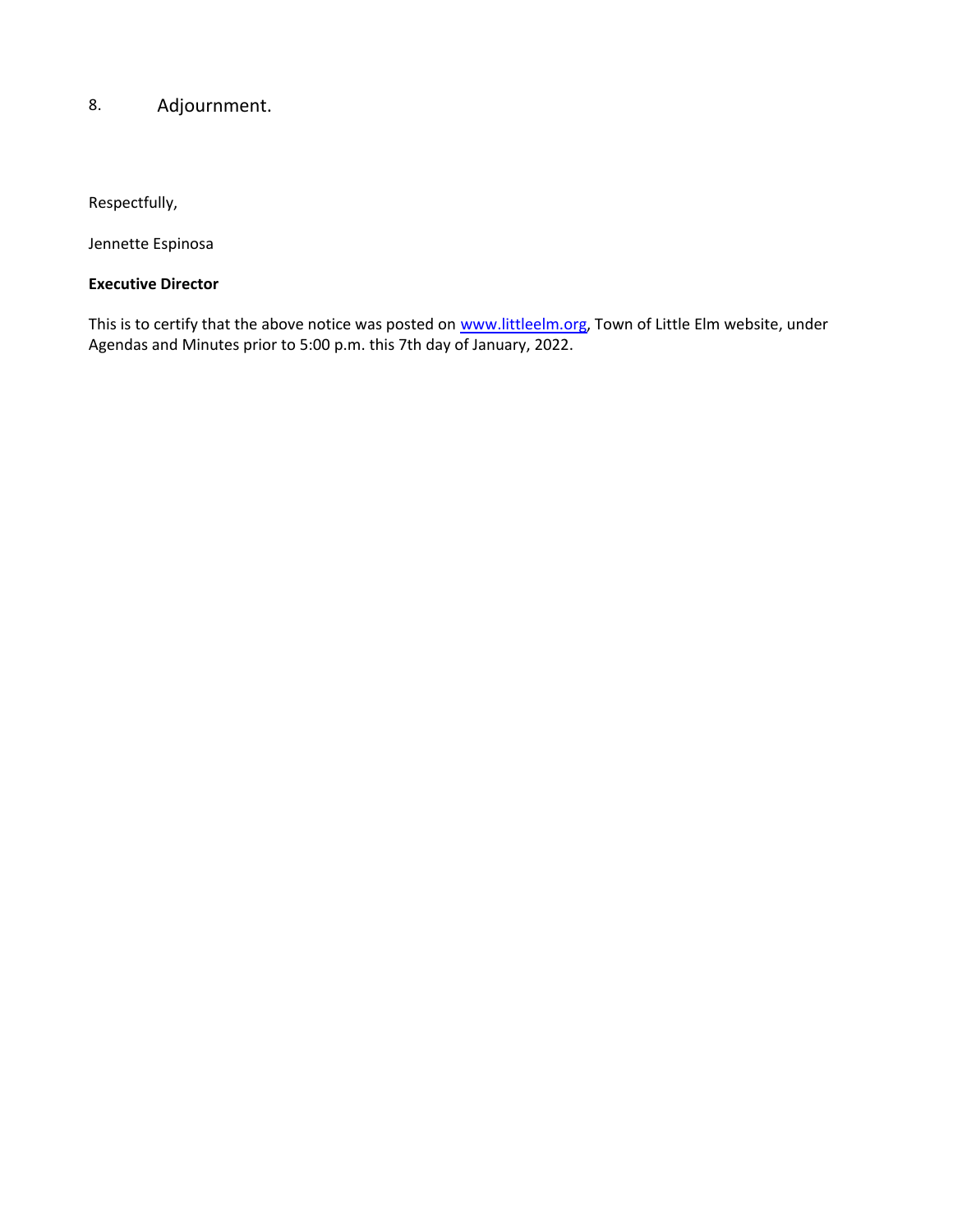

| Date:                  | 01/10/2022                                |
|------------------------|-------------------------------------------|
| Agenda Item #:         | 2.                                        |
| Department:            | <b>Economic Development Corporation</b>   |
| <b>Strategic Goal:</b> | Promote and expand Little Elm's identity  |
| <b>Staff Contact:</b>  | Jennette Espinosa, EDC Executive Director |

### **AGENDA ITEM:**

÷.

**Discussion and Action** to approve the Minutes from December 13th, 2021 Regular Meeting. (Jennette Espinosa, Executive Director)

### **RECOMMENDED ACTION:**

Staff recommends approval of the Minutes as presented.

**Attachments**

EDC Minutes from December 13 2021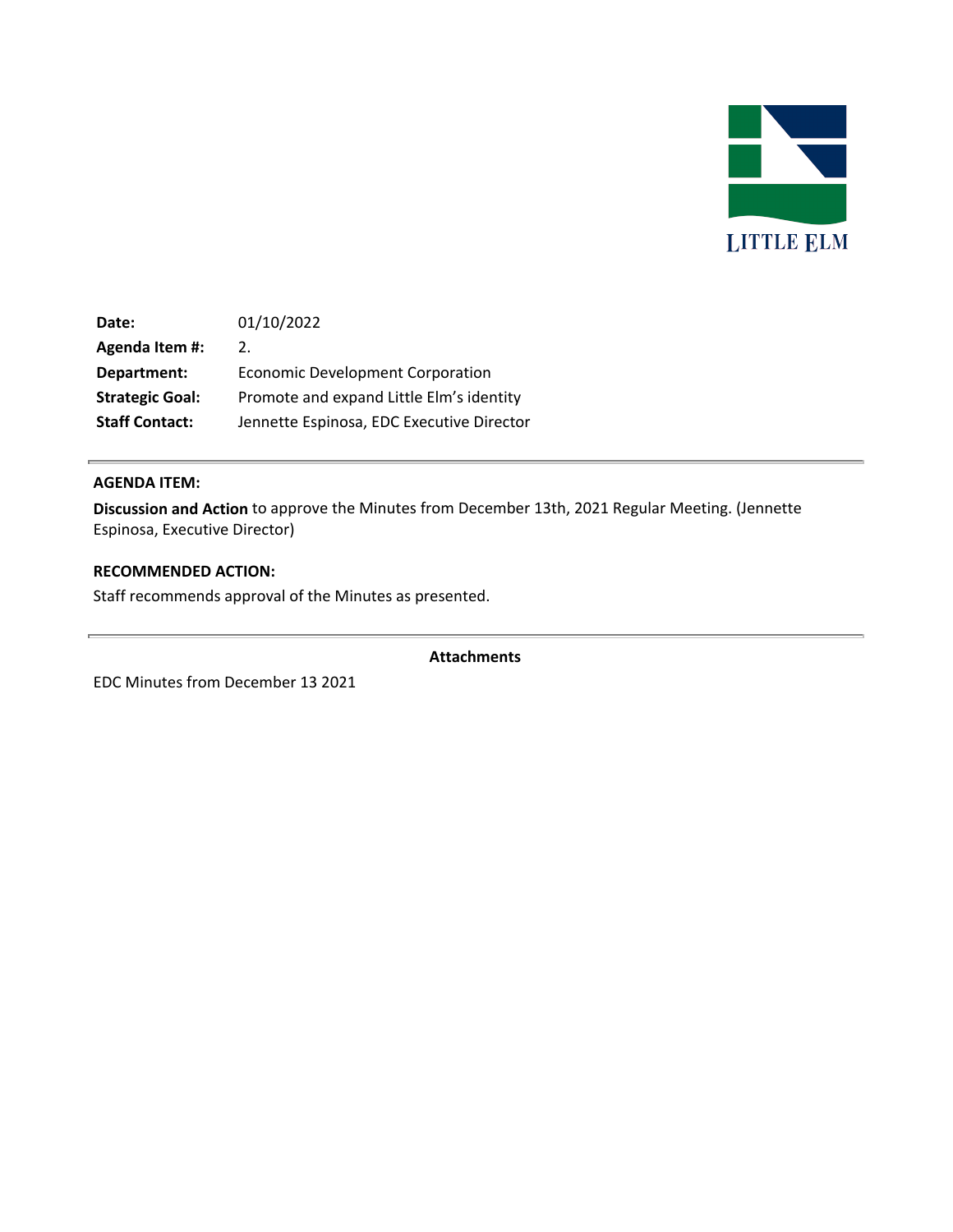

## **MINUTES LITTLE ELM ECONOMIC DEVELOPMENT CORPORATION 100 W. Eldorado Parkway**

# **REGULAR MEETING Monday, DECEMBER 13, 2021 6:00 PM**

Present: Ken Eaken, President; Michel Hambrick, Vice President; Taylor Girardi, Treasurer; Jack Gregg, Secretary; Michael McClellan, Council Liaison; Marce E. Ward, Board Member; Jeremy Bolden, Board Member

Staff Present: Jennette Espinosa, EDC Executive Director

Natasha Roach, EDC Assistant Director Jennifer Eusse, Development Specialist Jeff Moore, EDC Attorney Jason Barth, EDC Accountant

- **1.** Roll Call and Call to Order of Regular Meeting. Meeting was called to order at **6:00 pm** by President, Ken Eaken. *Identification of Quorum and call to order.*
- 2. **Discussion and Action** to approve the Minutes from November 15th, 2021 Regular Meeting, (Jennette Espinosa, Executive Director)

Motion by Council Liaison Michael McClellan, seconded by Treasurer Taylor Girardi

- AYE: President Ken Eaken, Vice President Michel Hambrick, Treasurer Taylor Girardi, Secretary Jack Gregg, Council Liaison Michael McClellan, Board Member Marce E. Ward, Board Member Jeremy Bolden
- **7 0 Passed Unanimously**
- 3. **Discussion and Action** to approve Fourth Quarter, Financials for Little Elm Economic Development Corporation for FY2021.(Jason Barth, EDC Accountant)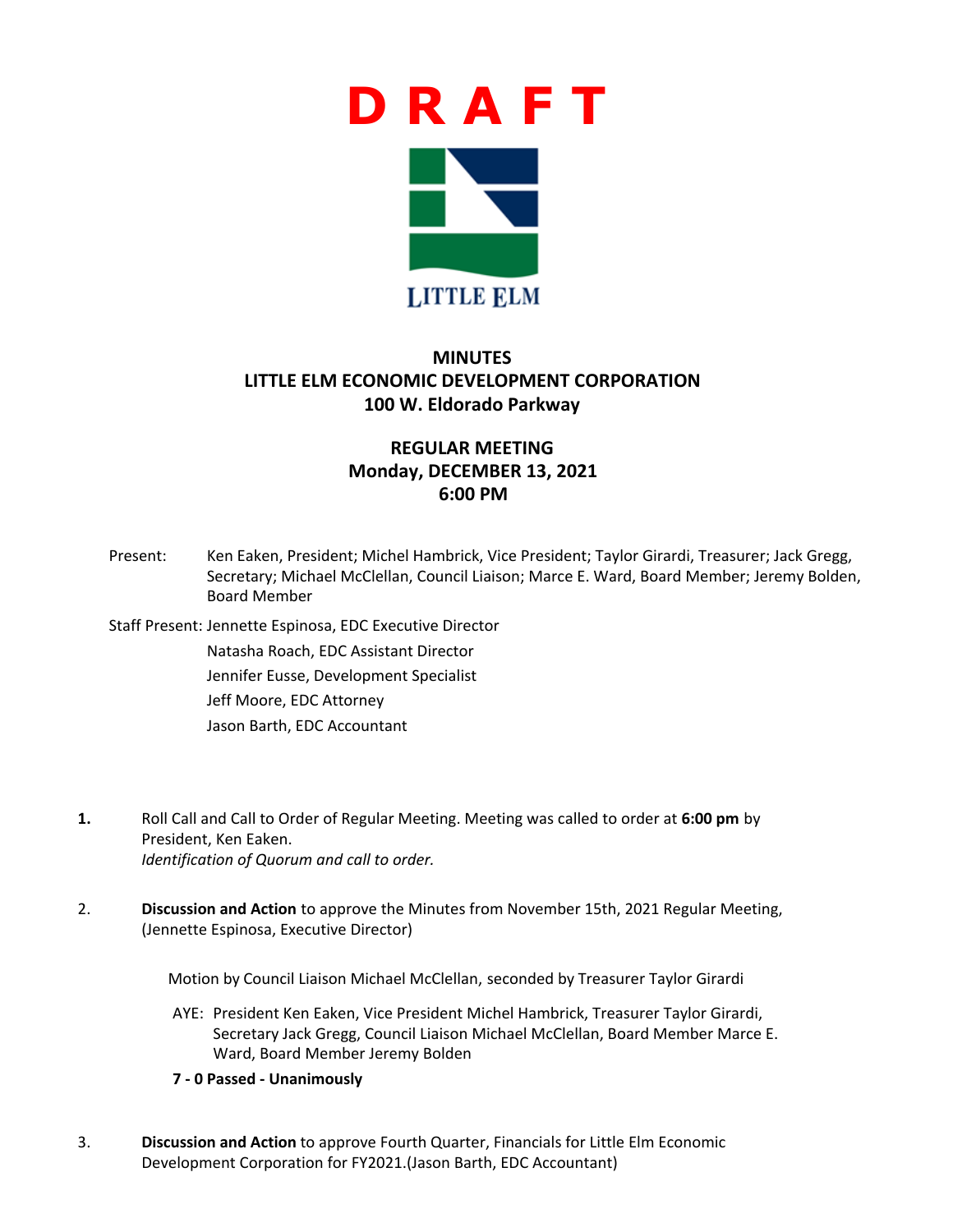Motion by Secretary Jack Gregg, seconded by Treasurer Taylor Girardi

AYE: President Ken Eaken, Vice President Michel Hambrick, Treasurer Taylor Girardi, Secretary Jack Gregg, Council Liaison Michael McClellan, Board Member Marce E. Ward, Board Member Jeremy Bolden

### **7 - 0 Passed - Unanimously**

Financials for FY 2020-2021 were approved with an estimate on sales tax reimbursement to Main Marketplace in the amount of \$18,826.00 and finals financial reports showing an actual reimbursement amount of \$11,437.41 will be reflected in the Board Book.

4. **Discussion and Action** to approve the Memorandum of Understanding for Work Share between the EDC and the Chamber of Commerce for Jennifer Eusse. (Jennette Espinosa, Executive Director)

Motion by Vice President Michel Hambrick, seconded by Secretary Jack Gregg

- AYE: President Ken Eaken, Vice President Michel Hambrick, Treasurer Taylor Girardi, Secretary Jack Gregg, Council Liaison Michael McClellan, Board Member Marce E. Ward, Board Member Jeremy Bolden
- **7 0 Passed Unanimously**
- 5. **Discussion and Action** to approve the Collateral Assignment of Payment of Rights between Hurtado Barbecue Little Elm, LLC, 100 Hardwicke LLC, and Little Elm Economic Development Corporation. (Jennette Espinosa, Executive Director)

Motion by Board Member Marce E. Ward, seconded by Vice President Michel Hambrick

AYE: President Ken Eaken, Vice President Michel Hambrick, Treasurer Taylor Girardi, Secretary Jack Gregg, Council Liaison Michael McClellan, Board Member Marce E. Ward, Board Member Jeremy Bolden

### **7 - 0 Passed - Unanimously**

6. **Discussion and Action** to approve a Release of Claim between the Village at Lakefront, LLC, Little Elm EDC, and Town of Little Elm to voluntarily and knowingly execute this release with the express intention of effecting the extinguishment of all claims designated in this release. (Jennette Espinosa, Executive Director)

Motion by Council Liaison Michael McClellan, seconded by Vice President Michel Hambrick

- AYE: President Ken Eaken, Vice President Michel Hambrick, Treasurer Taylor Girardi, Secretary Jack Gregg, Council Liaison Michael McClellan, Board Member Marce E. Ward, Board Member Jeremy Bolden
- **7 0 Passed Unanimously**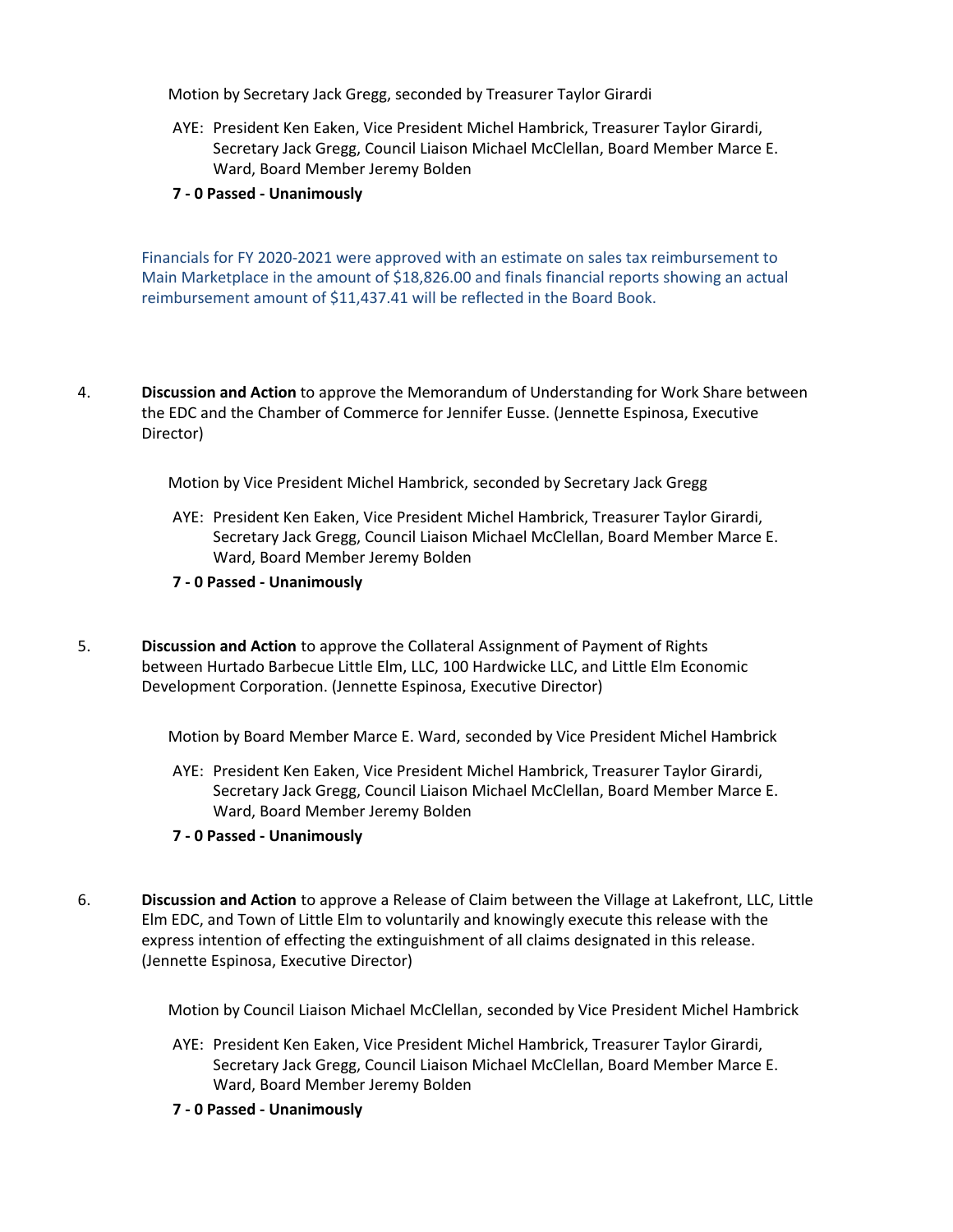7. **Discussion and Action** to approve the Lessor's Consent and Agreement between Tinman Social and Little Elm Economic Development Corporation; requested by Midwest Regional Bank, Tinman Social's financial institution and loan provider. (Jennette Espinosa, Executive Director)

Motion by Board Member Jeremy Bolden, seconded by Secretary Jack Gregg

AYE: President Ken Eaken, Vice President Michel Hambrick, Treasurer Taylor Girardi, Secretary Jack Gregg, Council Liaison Michael McClellan, Board Member Marce E. Ward, Board Member Jeremy Bolden

### **7 - 0 Passed - Unanimously**

**8.** Director's Report.

### **No Action Taken**

### **9. Executive Closed Session of the Board of Directors.**

The Little Elm EDC will now hold a Closed Session meeting pursuant to the provisions of Chapter 551 of the Texas Government Code in accordance with the authority contained in:

**(A) Section 551.087** of the Texas Government Code to discuss or deliberate regarding commercial or financial information that the LE EDC has received from a business prospect, and or to deliberate the offer of a financial or other incentive with a business prospect.

**(B) Section 551.087** of the Texas Government Code to discuss or deliberate regarding commercial or financial information that the LE EDC has received from a business prospect, and or to deliberate the offer of a financial or other incentive with a business re: a project in the vicinity of Main Street and Eldorado Parkway.

The Board **did not enter** in to Executive Session

- **10. Reconvene into Open Session :** Take any action related to the Executive Session.
- **11.** Adjournment.: Meeting Adjourned at **7:00 pm**

Respectfully,

\_\_\_\_\_\_\_\_\_\_\_\_\_\_\_\_\_\_\_\_\_\_\_\_\_\_\_\_\_\_\_\_\_ Jennette Espinosa, Executive Director

Passed and approved this\_\_\_\_\_\_\_\_\_\_\_\_\_\_\_\_\_\_\_ day of \_\_\_\_\_\_\_\_\_\_\_\_\_\_\_\_\_\_\_\_\_\_\_\_\_\_\_\_2021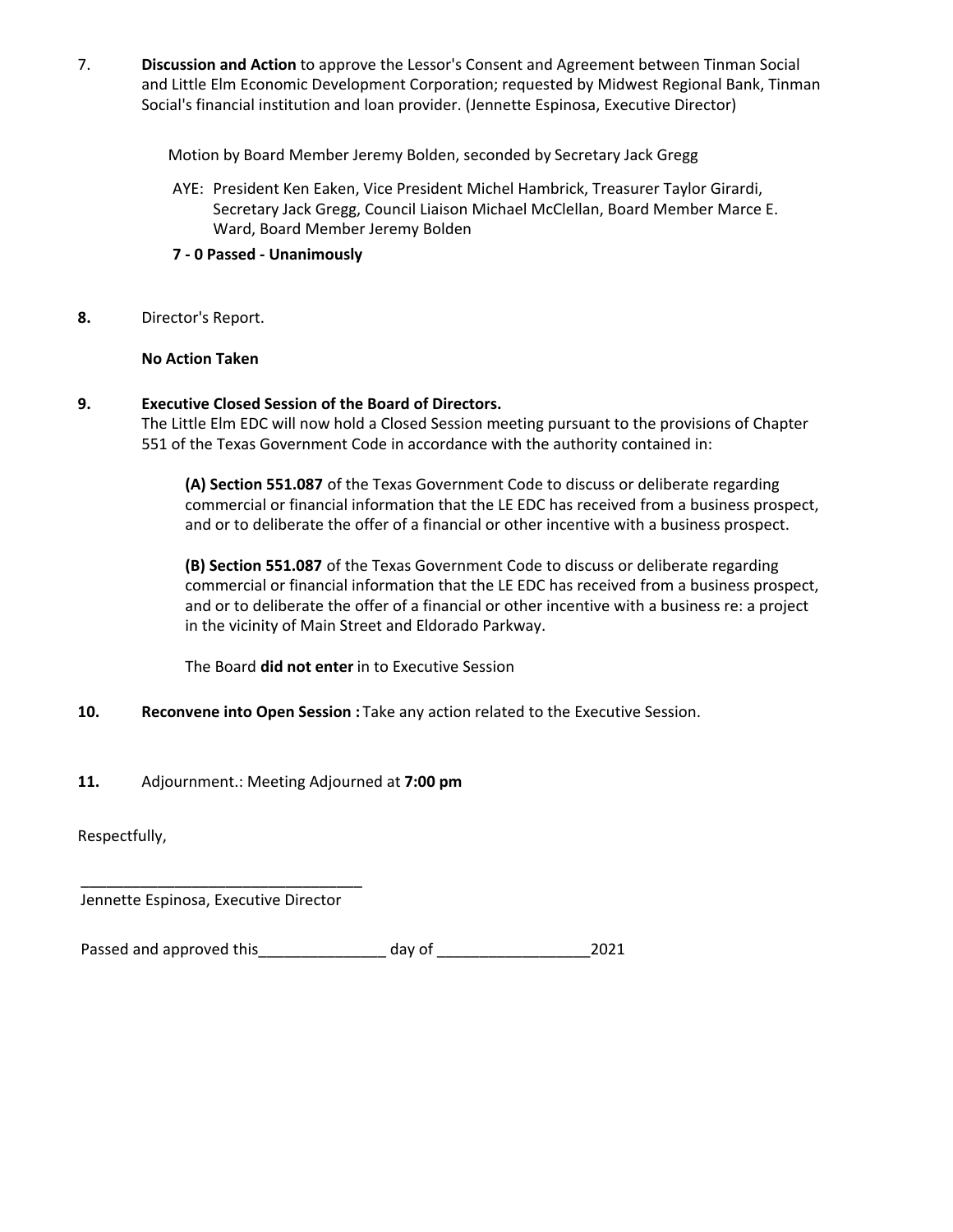

| Date:                  | 01/10/2022                                   |
|------------------------|----------------------------------------------|
| Agenda Item #:         | 3.                                           |
| Department:            | <b>Economic Development Corporation</b>      |
| <b>Strategic Goal:</b> | Maintain operational integrity and viability |
| <b>Staff Contact:</b>  | Jennette Espinosa, EDC Executive Director    |

#### **AGENDA ITEM:**

**Discussion and Action to** approve the Eighth Amendment to the Ground Lease Purchase Agreement between Little Elm EDC and Little Elm Hula Hut, LLC. (Jennette Espinosa, Executive Director)

#### **DESCRIPTION:**

#### **Details of Amendment Eight are as follows:**

The agreement has been revised to show that Hula Hut will be eligible to purchase the property, at the same price of One Million and 0/100 dollars, (\$1,000,000.00), as indicated in the original agreement, but not until 2033. That will be the 10th year after which Hula Hut will have paid the full 3% of the gross sales to the EDC for the lease obligation. After 2023, should it be necessary to revise the lease percentage below the agreed to 3%, then the timeline for option to purchase would be revised as well.

### **Hula Hut's Option to Purchase:**

"At any time after October 1, 2033, at Hula Hut's sole option, Hula Hut or its successor may, at its option, give written notice to Little Elm EDC that Hula Hut will purchase the Premises from Little Elm EDC for the price of One Million and 00/100 Dollars (\$1,000,000) by submitting a real estate sale contract(s) to Little Elm EDC containing the usual provisions set forth in the standard State Bar of Texas Real Estate Sale Contract form, including the obligation of Little Elm EDC to furnish an Owner's Title Policy at Closing at Little Elm EDC's expense but expressly excluding any warranty or representation regarding the Premises except the warranty of good and marketable title, free and clear of any lien, mortgage or perfected security interest. Hula Hut shall agree to close such purchase within thirty (30) days of the full execution of said contract.

#### **BUDGET IMPACT:**

No budget impact for this item unless property is purchased in year 2033.

### **RECOMMENDED ACTION:**

Staff recommends that the Board approve the agreement as presented.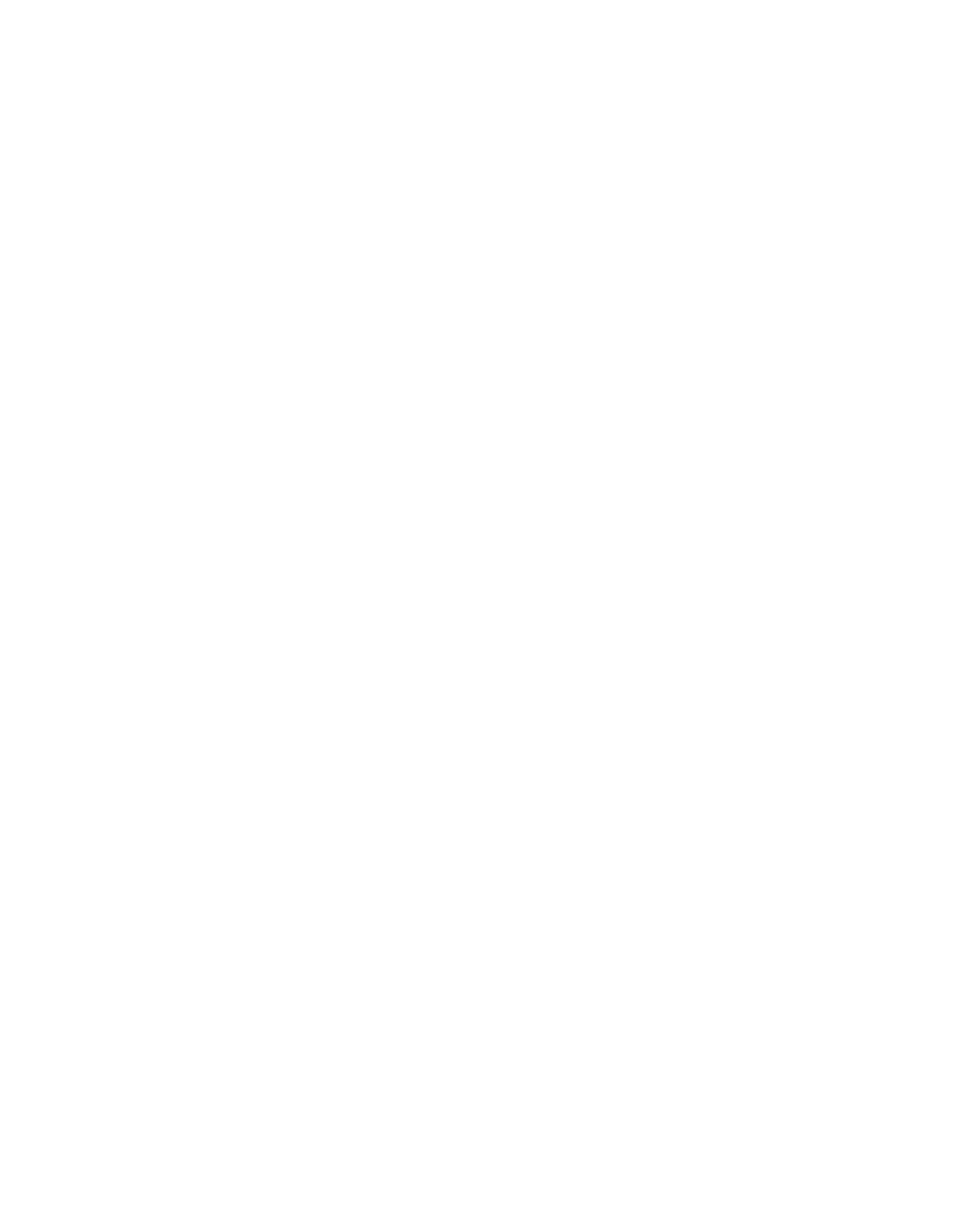### **EIGHTH AMENDMENT TO GROUND LEASE PURCHASE AGREEMENT FOR PROPERTY IN LITTLE ELM, DENTON COUNTY, TEXAS**

This **EIGHTH AMENDMENT TO GROUND LEASE PURCHASE AGREEMENT** (**"Eighth Amendment"**) is made and entered into on the \_\_\_ day of \_\_\_\_\_\_\_\_, 2021 (the **"Effective Date"**) by and between **LITTLE ELM ECONOMIC DEVELOPMENT CORPORATION**, a Texas non-profit corporation having its principal address at 100 W. Eldorado Parkway, Little Elm, Texas 75068-5060 (**"Little Elm EDC"**), and **LITTLE ELM HULA HUT, LLC**, a Texas Limited Liability Company, or its permitted assigns (**"Hula Hut"**), having its principal address at 10750 Strait Lane, Dallas, Texas 75229.

## **RECITALS**

**WHEREAS,** on or about September 9, 2013, Little Elm EDC and Hula Hut executed the original Ground Lease Purchase Agreement ("**Original Agreement**") concerning the Premises; and

**WHEREAS**, on or about September 8, 2014, the Town and Little Elm EDC amended the Original Agreement to extend the term of the Original Agreement and to extend other designated deadlines in the Original Agreement ("**First Amendment**"); and

**WHEREAS,** on or about March 15, 2015, Little Elm EDC and Hula Hut amended the Original Agreement (as amended by the First Amendment) to address various matters and obligations ("**Second Amendment**"); and

WHEREAS, on or about June 1, 2015, Little Elm EDC and Hula Hut amended the Original Agreement (as amended by the First Amendment and Second Amendment) to more clearly address the Premises subject to the Original Agreement, as amended ("**Third Amendment**"); and

**WHEREAS,** on or about March 6, 2017, Little Elm EDC and Hula Hut amended the Original Agreement (as amended by the First Amendment, Second Amendment, and Third Amendment) to address the Annual Percentage Rent, Percentage Rent, and Rent Commencement Date ("**Fourth Amendment**"); and

**WHEREAS**, on or about May 15, 2018, Little Elm EDC and Hula Hut amended the Original Agreement (as amended by the First Amendment, Second Amendment, Third Amendment, and Fourth Amendment) to address Annual Percentage Rent, Rent Commencement Date, and Advertising ("**Fifth Amendment**"); and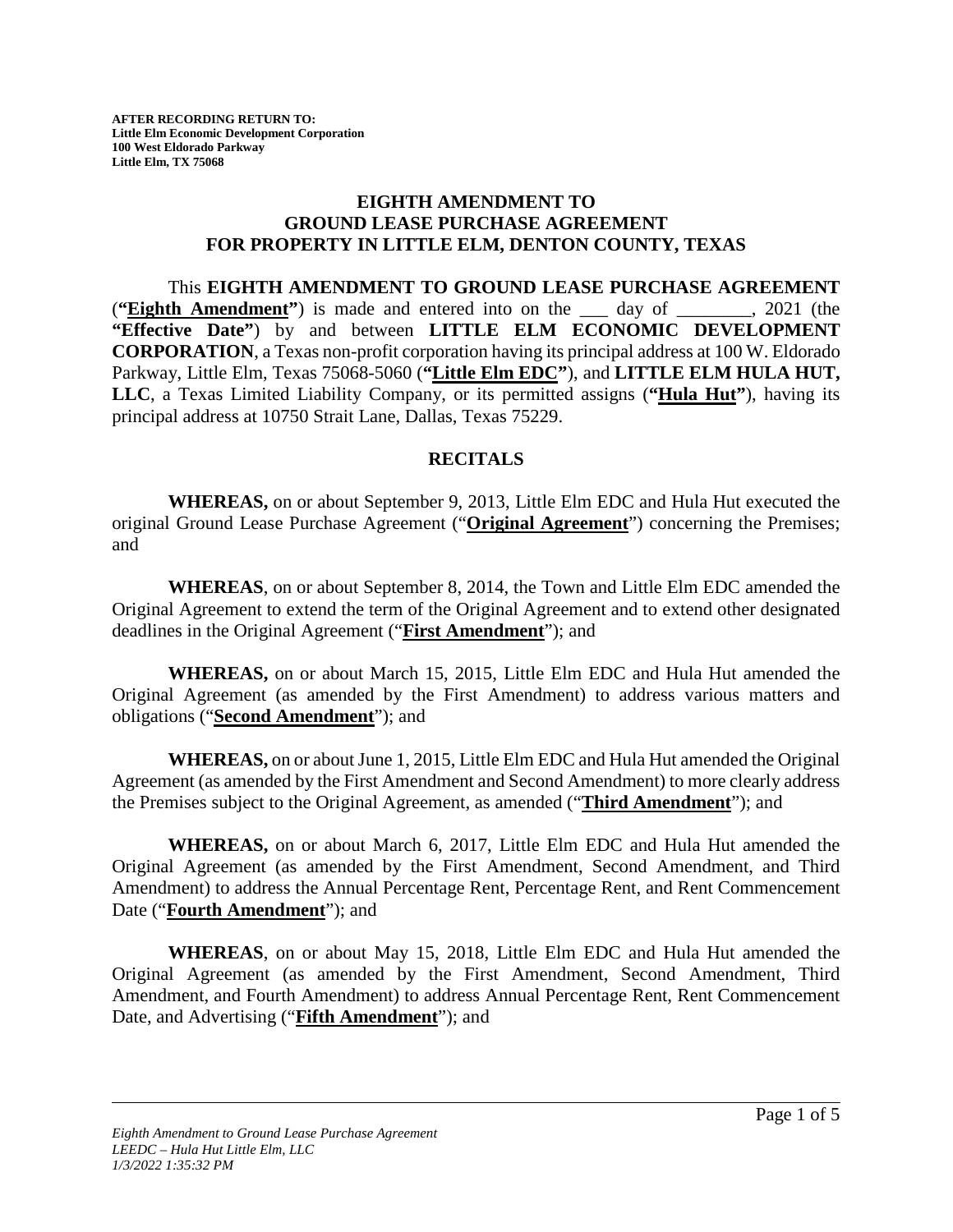**WHEREAS**, on or about June 8, 2020, Little Elm EDC and Hula Hut amended the Original Agreement (as amended by the First Amendment, Second Amendment, Third Amendment, Fourth Amendment, and Fifth Amendment) to address Annual Percentage Rent, Rent Commencement Date, and certain "Impositions" ("**Sixth Amendment**"); and

**WHEREAS**, on or about August 9, 2021, Little Elm EDC and Hula Hut amended the Original Agreement (as amended by the First Amendment, Second Amendment, Third Amendment, Fourth Amendment, Fifth Amendment, and Sixth Amendment) to address to address Annual Percentage Rent provision, and the commencement of rent date, and related changes ("**Seventh Amendment**"); and

**WHEREAS**, the parties, through this Eighth Amendment, desire to further amend the Original Agreement, as amended by the First Amendment, Second Amendment, Third Amendment, Fourth Amendment, Fifth Amendment, Sixth Amendment, and Seventh Amendment to address the certain obligations of the Parties.

**NOW, THEREFORE**, in consideration of the mutual covenants and agreements contained herein and for other good and valuable consideration, the receipt and sufficiency of which are hereby mutually acknowledged, and subject to the terms, provisions and conditions of this Eighth Amendment, and each in consideration of the duties, covenants and obligations of the other hereunder, Little Elm EDC does hereby lease, demise, and let the Premises (as hereinafter defined) unto Hula Hut, and Hula Hut does hereby lease the Premises from Little Elm EDC and the parties hereby agree as follows.

## **SECTION 1. FINDINGS INCORPORATED.**

The foregoing recitals are hereby incorporated into the body of this Eighth Amendment and shall be considered part of the mutual covenants, consideration and promises that bind the parties.

# **SECTION 2. AMENDMENTS TO ORIGINAL AGREEMENT.**

- (a) **Amendment to Agreement.** That Section 4.5 of the Original Agreement as amended by the Second Amendment is hereby amended to read as follows:
	- "4.5 **Hula Hut's Option to Purchase.** At any time after October 1, 2033, at Hula Hut's sole option, Hula Hut or its successor may, at its option, give written notice to Little Elm EDC that Hula Hut will purchase the Premises from Little Elm EDC for the price of One Million and 00/100 Dollars (\$1,000,000) by submitting a real estate sale contract(s) to Little Elm EDC containing the usual provisions set forth in the standard State Bar of Texas Real Estate Sale Contract form, including the obligation of Little Elm EDC to furnish an Owner's Title Policy at Closing at Little Elm EDC's expense but expresslyexcluding any warranty or representation regarding the Premises except the warranty of good and marketable title, free and clear of any lien, mortgage or perfected security interest. Hula Hut shall agree to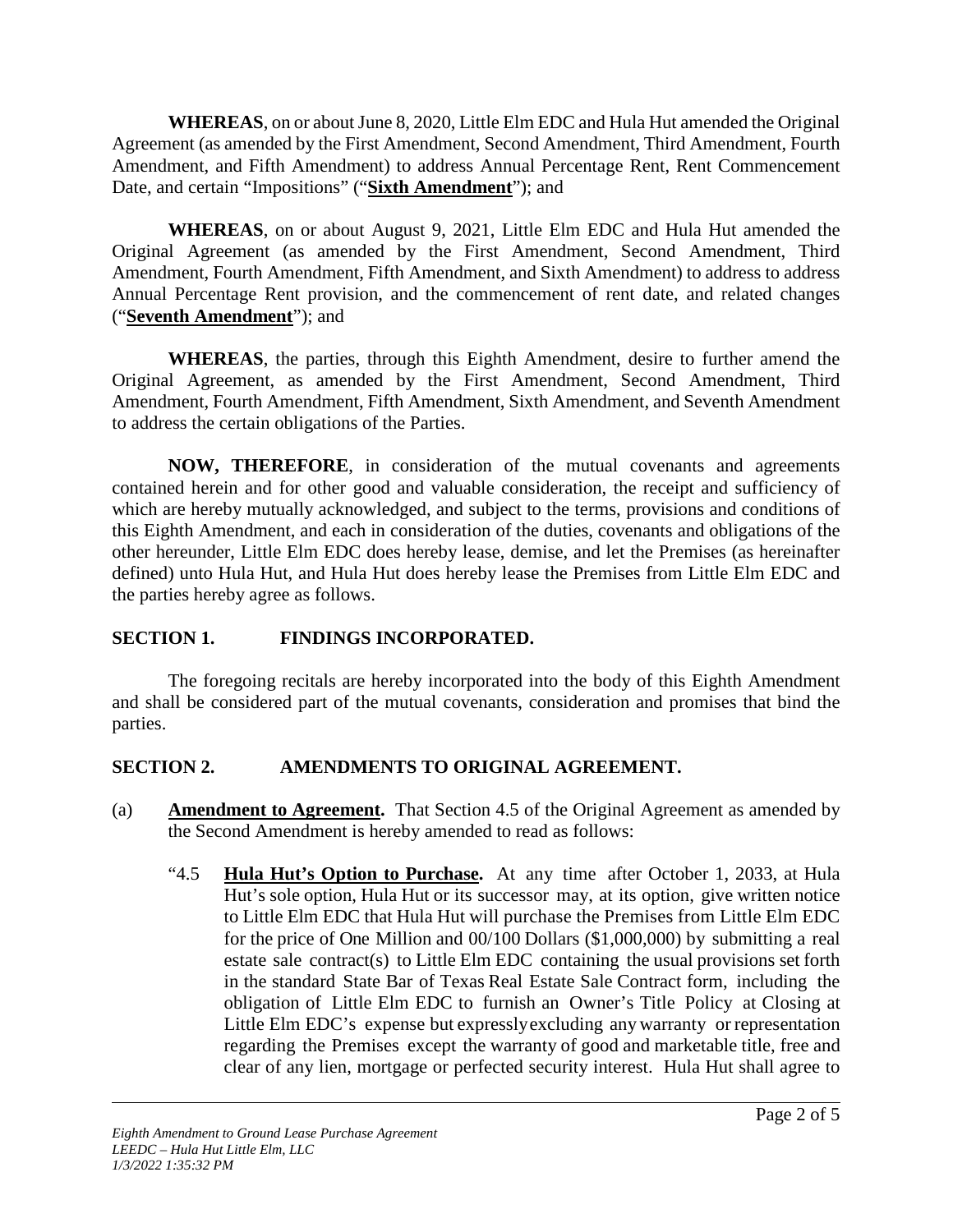close such purchase within thirty (30) days of the full execution of said contract. Little Elm EDC's obligations under this Agreement regarding the Land will survive, however, in the event of the sale of the Premises to Hula Hut. Hula Hut acknowledges that significant public funds are being spent towards the design and construction of the pond referenced in Sections 1.11 and 8.4 of the Agreement. In consideration of the use and receipt of such public funds, Hula Hut (and its successors and permitted assigns) agree that the pond is a public amenity and that it shall be maintained in perpetuity as a public amenity, to which the public shall have access to at all times. The pond obligation shall run with the land and shall continue indefinitely even in the event of the sale of the Premises to Hula Hut until such time that Little Elm EDC agrees, in writing, that the pond may be abandoned as a public amenity."

# **SECTION 3. MISCELLANEOUS PROVISIONS.**

The following miscellaneous provisions are a part of this Eighth Amendment:

- (a) **Agreement and Amendment.** All of the terms, conditions, and obligations of the Original Agreement, and any amendments, remain in full force and effect except where specifically modified by this Eighth Amendment.
- (b) **Amendments.** This Eighth Amendment constitutes the entire understanding and agreement of the parties as to the matters set forth in this Eighth Amendment. No alteration of or amendment to this Eighth Amendment shall be effective unless given in writing and signed by the party or parties sought to be charged or bound by the alteration or amendment.
- (c) **Applicable Law and Venue.** This Eighth Amendment shall be governed by and construed in accordance with the laws of the State of Texas, and all obligations of the parties created hereunder are performable in Denton County, Texas. Venue for any action arising under this Eighth Amendment shall lie in the state district courts of Denton County, Texas.
- (d) **Assignment.** This Eighth Amendment may not be assigned without the express written consent of the other party, which shall not be unreasonably withheld.
- (e) **Binding Obligation.** This Eighth Amendment shall become a binding obligation on the signatories upon execution by all signatories hereto. Little Elm EDC warrants and represents that the individual executing this Eighth Amendment on behalf of the Little Elm EDC has full authority to execute this Eighth Amendment and bind the Little Elm EDC to the same. Hula Hut warrants and represents that the individual executing this Eighth Amendment on Hula Hut's behalf has full authority to execute this Eighth Amendment and bind Hula Hut to the same.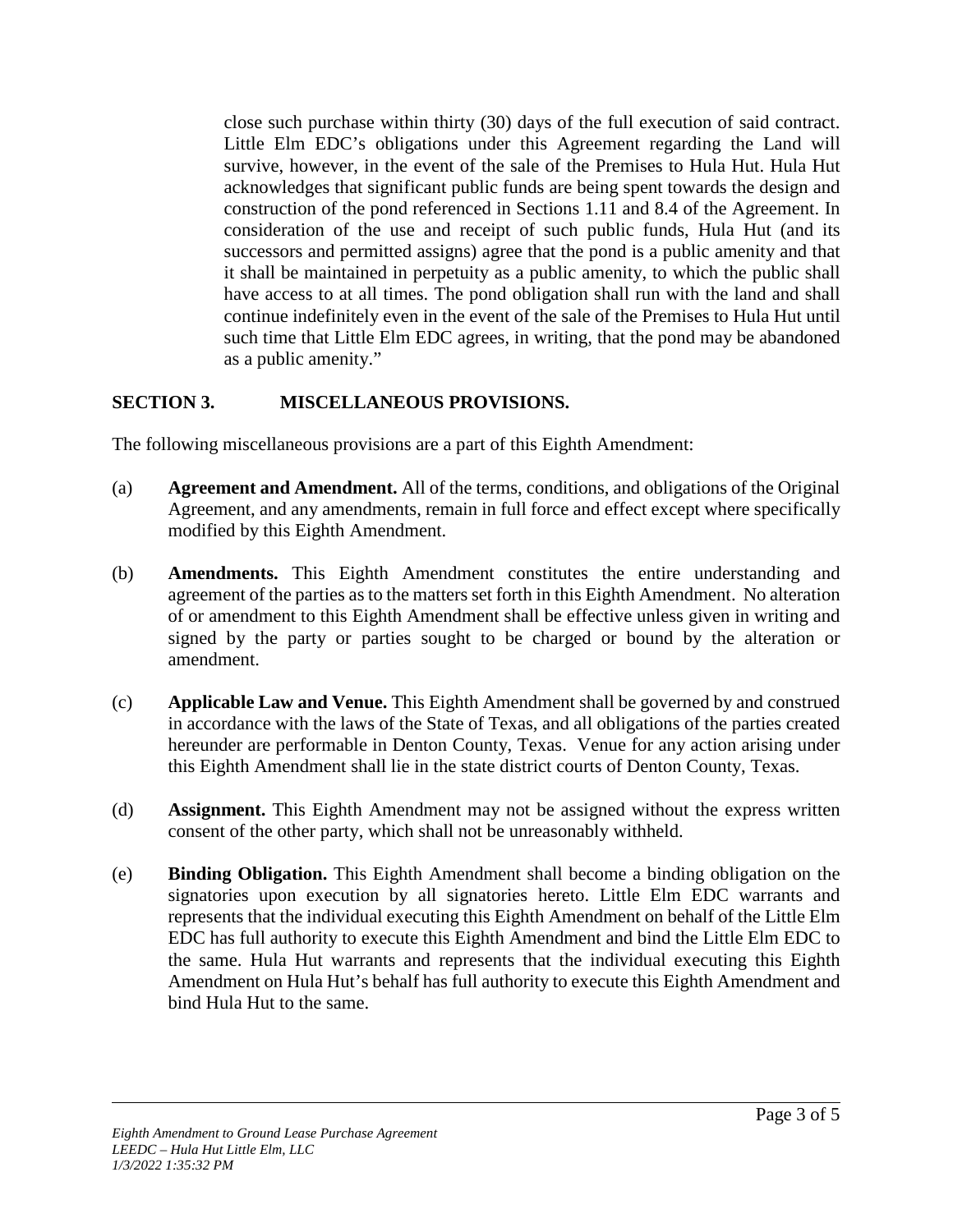- (f) **Caption Headings.** Caption headings in this Eighth Amendment are for convenience purposes only and are not to be used to interpret or define the provisions of the Eighth Amendment.
- (g) **Counterparts.** This Eighth Amendment may be executed in one or more counterparts, each of which shall be deemed an original and all of which shall constitute one and the same document.
- (h) **Effective Date.** The effective date (the "**Effective Date**") of this Eighth Amendment shall be the date of the latter to execute this Amendment by Hula Hut and the Little Elm EDC.
- (i) **Severability.** The provisions of this Eighth Amendment are severable. If any paragraph, section, subdivision, sentence, clause, or phrase of this Eighth Amendment is for any reason held by a court of competent jurisdiction to be contrary to law or contrary to any rule or regulation have the force and effect of the law, the remaining portions of the Eighth Amendment shall be enforced as if the invalid provision had never been included.
- (j) **Time is of the Essence**. Time is of the essence in the performance of this Eighth Amendment.

## [**The Remainder of this Page Intentionally Left Blank]**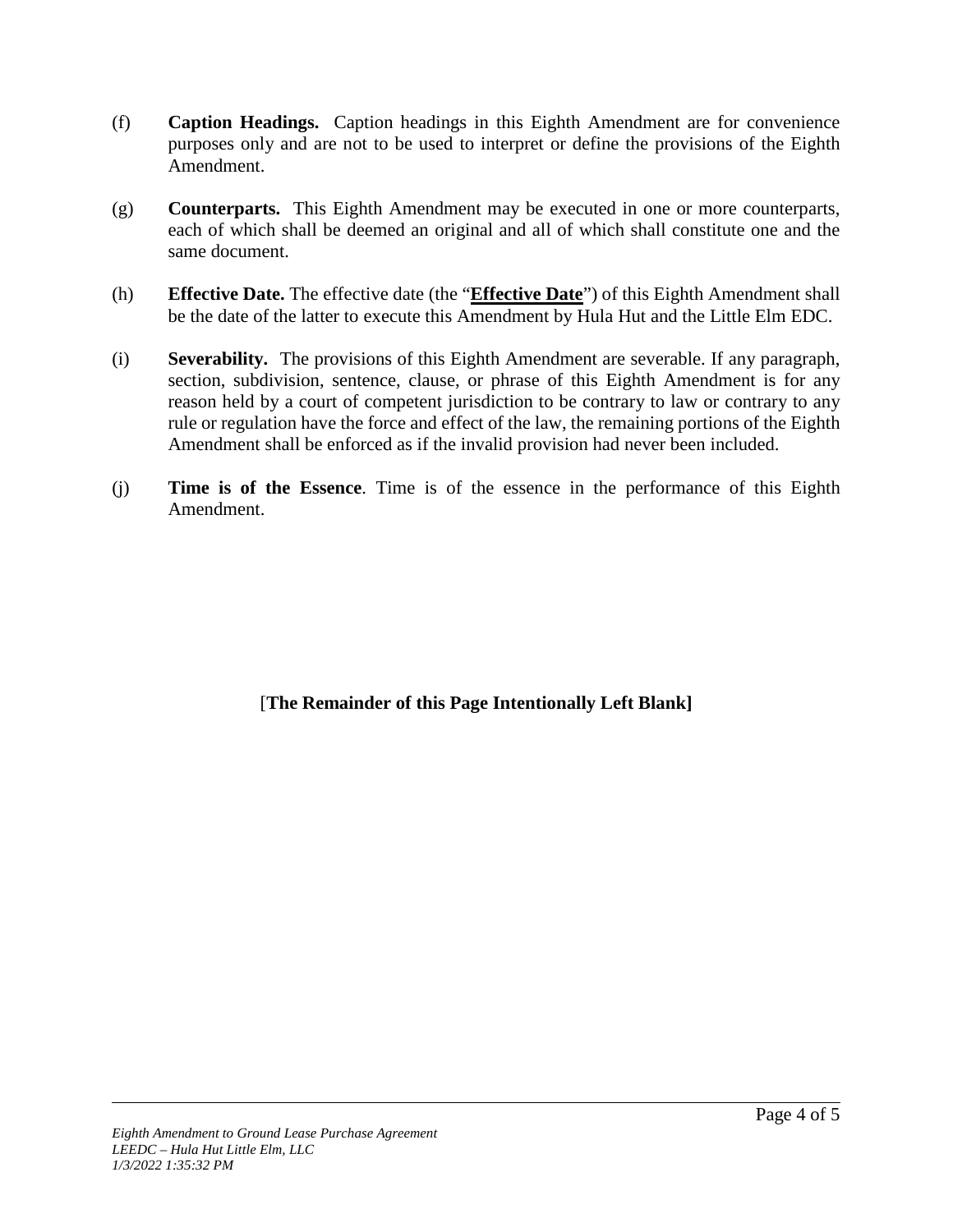**EXECUTED IN MULTIPLE ORIGINAL COUNTERPARTS**, which constitute but one and the same instrument, as of the day and year first above written. Upon the final execution hereof by Little Elm EDC and Hula Hut, the last to sign of such parties shall complete the date on the first page thereof.

## **LITTLE ELM EDC**:

### **LITTLE ELM ECONOMIC DEVELOPMENT CORPORATION,** a Texas non-profit corporation

By:

Ken Eaken, President Date Executed:

**ATTEST:**

Jennette Espinosa, Executive Director

# **HULA HUT:**

### **LITTLE ELM HULA HUT, LLC,** A Texas limited liability company

By:  $\qquad \qquad$ 

Stephen Oyster, Managing Partner Date Executed: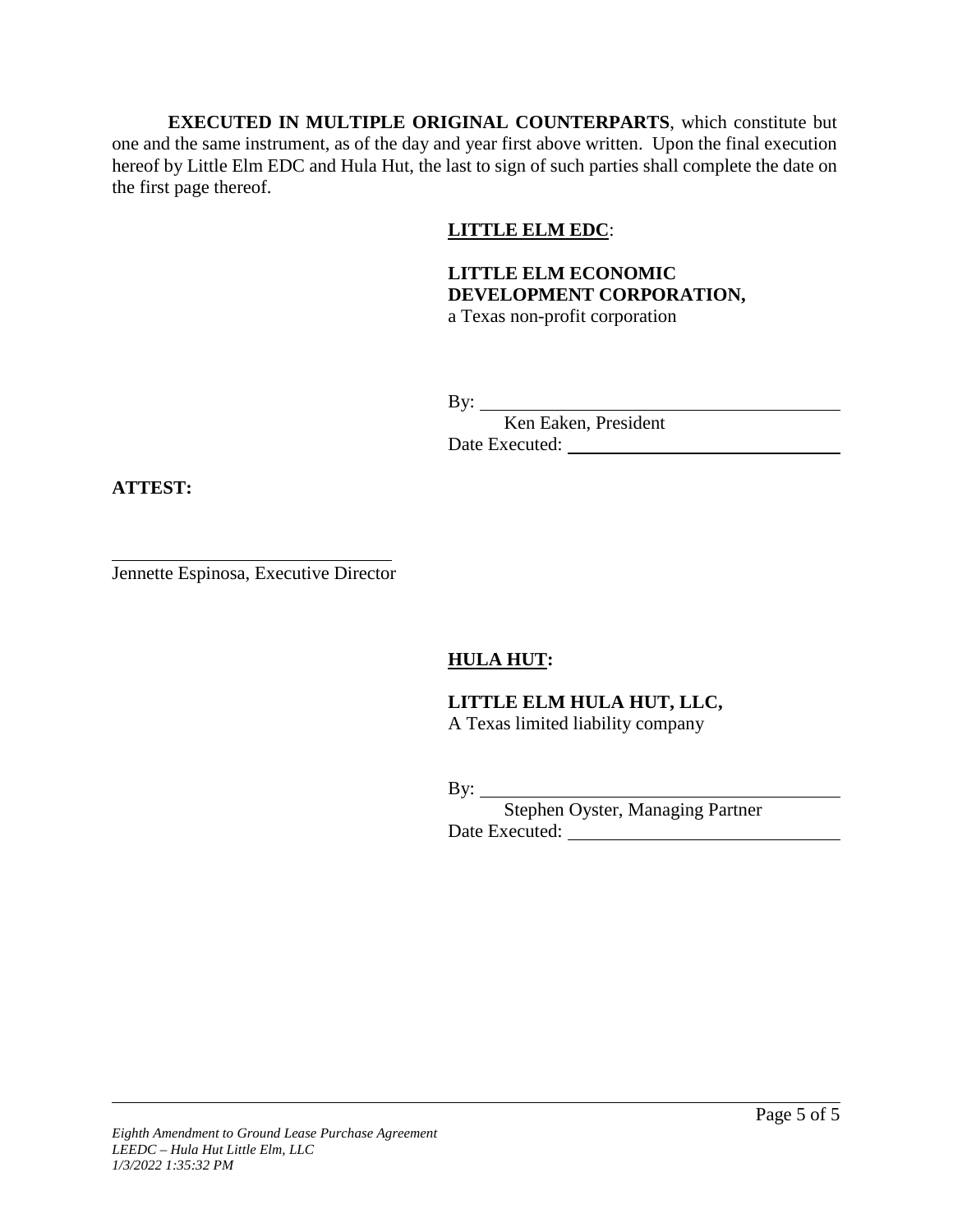

| Date:                  | 01/10/2022                                   |
|------------------------|----------------------------------------------|
| Agenda Item #:         | 4.                                           |
| Department:            | <b>Economic Development Corporation</b>      |
| <b>Strategic Goal:</b> | Maintain operational integrity and viability |
| <b>Staff Contact:</b>  | Jennette Espinosa, EDC Executive Director    |

#### **AGENDA ITEM:**

**Discussion and Action** to approve the First Amendment to the Performance Agreement between Little Elm EDC and Hurtado Barbecue, LLC. (Jennette Espinosa, Executive Director)

#### **DESCRIPTION:**

#### **Amendments to the Original Agreement are as follows:**

**1. Qualified Expenditures.** Developer covenants and agrees to submit to the EDC upon request, invoices, receipts, or other documentation of the Qualified Expenditures made to the Property in a form acceptable to the EDC prior to any reimbursement. Developer covenants and agrees to provide to the EDC upon request said invoices, receipts, or other documentation in the amount not to exceed **Four Hundred Thousand and No/100 Dollars (\$400,000.00) by August 1, 2022.**

**2. Certificate of Occupancy.** Developer covenants and agrees to obtain or cause to be obtained by **August 1, 2022,** a Certificate of Occupancy from the Town of Little Elm, Texas, for a minimum of 5,935 square feet for Hurtado Barbecue Restaurant space located on the Property.

**3**. **Operate Hurtado Barbecue Restaurant.** Developer covenants and agrees by **August 1, 2022,** and during the Term of this Agreement to keep open to the general public the Hurtado Barbecue Restaurant located on the Property, for a term of fifteen (15) years.

**4. Job Creation and Retention.** Developer covenants and agrees by **August 1, 2022,** and during the Term of this Agreement to employ and maintain a minimum of **thirty-five (35)** Full-Time Equivalent Employment Positions working at the Property. Developer covenants and agrees beginning on **September 1, 2023** (for the initial reporting period of August 1, 2022 to July 31, 2023), and during the Term of this Agreement, Developer shall deliver to EDC upon request an annual compliance verification form signed by a duly authorized representative of Developer that shall certify the number of Full-Time Equivalent Employment Positions, and shall disclose and certify the average wage for all Full-Time Equivalent Employment Positions (the "Annual Compliance Verification"). The Developer covenants and agrees beginning on September 1, 2023, and annually thereafter during the Term of this Agreement, there will be a total of fifteen (15) Annual Compliance Verifications due and submitted to EDC covering the Full-Time Equivalent Employment Positions created and maintained during the Term of this Agreement. All Annual Compliance Verifications shall include quarterly IRS 941 returns, or Texas Workforce Commission Employer Quarterly Reports.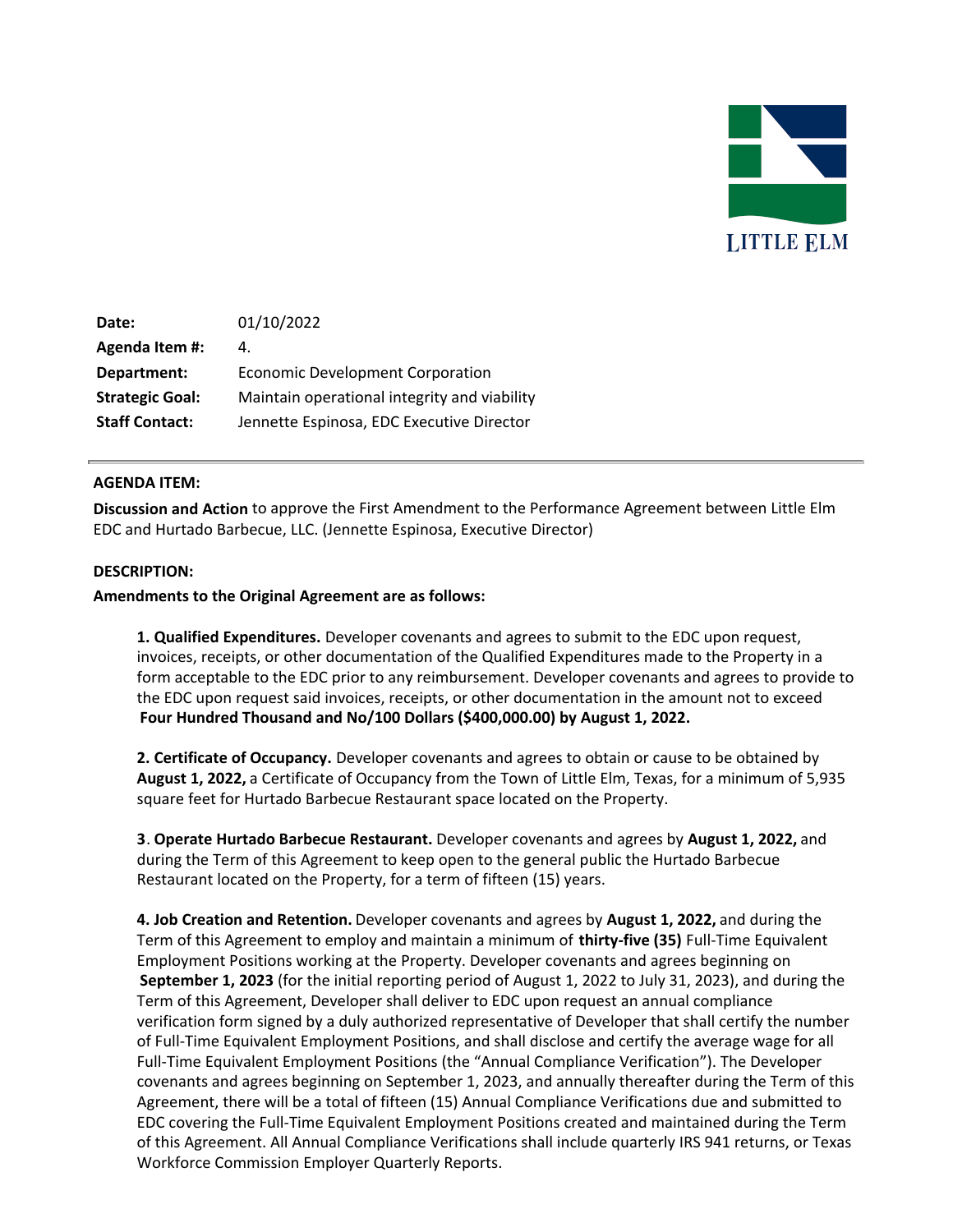**5. Financial Assistance**. EDC covenants and agrees to submit reimbursement for Qualified Expenditures made by the Developer in the amount of **Four Hundred Thousand and No/100 Dollars (\$400,000.00)** within thirty (30) days of receipt of invoices, receipts, or other documentation in the minimum amount of **Four Hundred Thousand and No/100 Dollars (\$400,000.00)** by August 1, 2022, consistent with Section 4(a) of this Agreement, and receives a certificate of occupancy and is open for business consistent with Sections 4(b) and 4(c) of this Agreement."

### **BUDGET IMPACT:**

The Qualified Expenditures in the agreement, in the amount of **Four Hundred Thousand and No/100 Dollars (\$400,000.00),** is a budgeted item from EDC Incentives for FY 2021-2022.

### **RECOMMENDED ACTION:**

Staff recommends that the Board approve the amended agreement as presented.

### **Attachments**

First Amendment to Performance Agreement-Hurtado Barbecue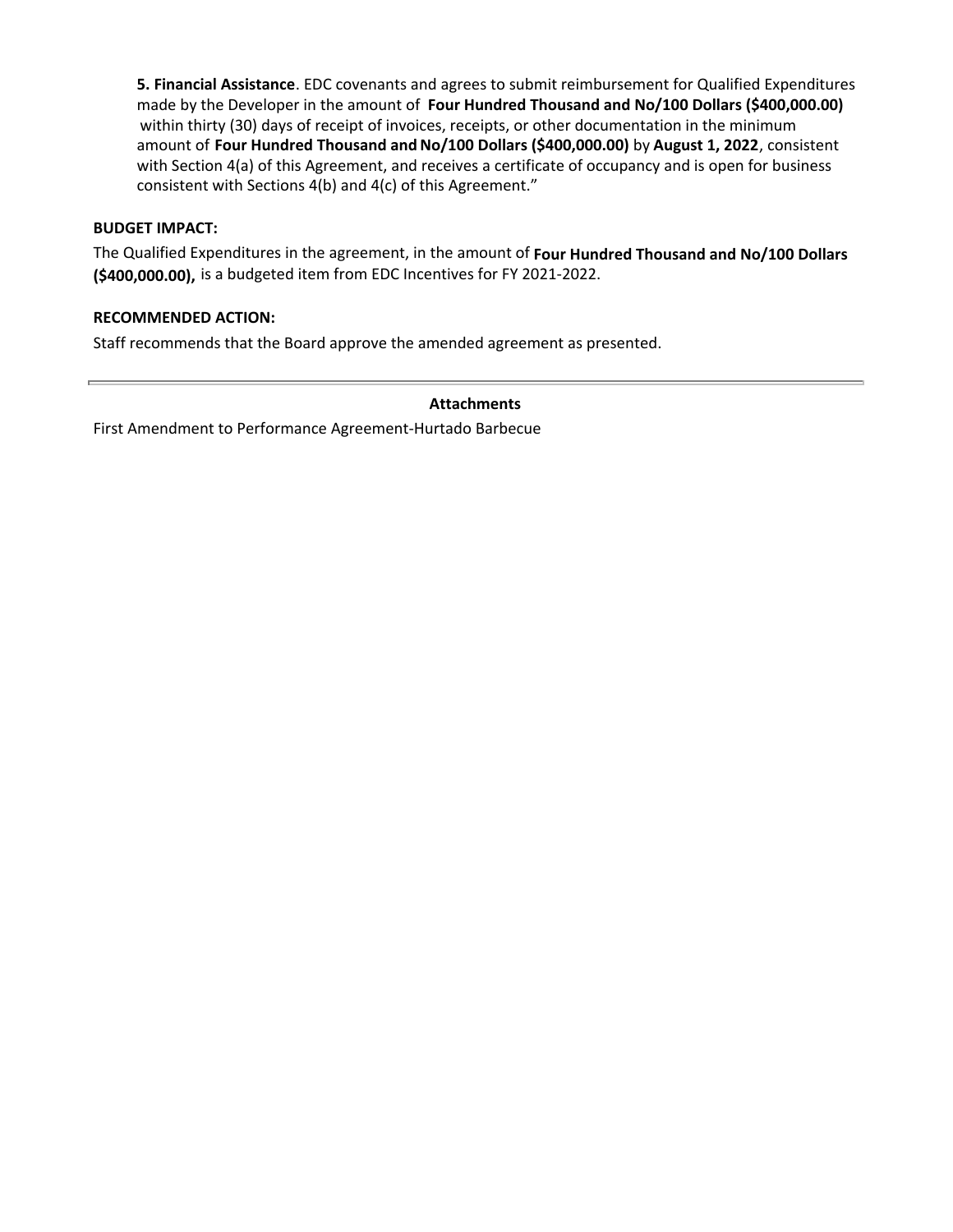### **FIRST AMENDMENT TO PERFORMANCE AGREEMENT**

This **FIRST AMENDMENT TO PERFORMANCE AGREEMENT** (hereinafter referred to as the "First Amendment") is made and entered into by and between the **LITTLE ELM ECONOMIC DEVELOPMENT CORPORATION,** a Texas non-profit corporation (hereinafter referred to as the "LEEDC"), and **HURTADO BARBECUE LITTLE ELM, LLC,** a Texas limited liability company (hereinafter referred to as the "Developer"):

### **RECITALS:**

**WHEREAS**, on or about August 9, 2021, the LEEDC and Developer entered into the original Performance Agreement (hereinafter referred to as the "Original Agreement") regarding financial assistance to operate the Hurtado Barbecue to be generally located at 100 Hardwicke, Suite 100 and 120, Little Elm, Denton County, Texas; and

**WHEREAS,** on or about December 13, 2021, the LEEDC and Developer entered into a Collateral Assignment of Payment Rights where Section 4 of said Collateral Assignment extended certain deadlines to August 1, 2022; and

**WHEREAS,** the LEEDC and Developer now desire to amend Sections 4(a), 4(b)(iii), 4(e), 4(f), and 5(a) of the Original Agreement to the August 1, 2022 extension date.

**NOW, THEREFORE,** for and in consideration of the agreements contained herein, and other good and valuable consideration, the receipt and sufficiency of which are hereby acknowledged, the LEEDC and Developer agree as follows:

## **SECTION 1. FINDINGS INCORPORATED.**

The foregoing recitals are hereby incorporated into the body of this First Amendment and shall be considered part of the mutual covenants, consideration and promises that bind the parties.

## **SECTION 2. AMENDMENT TO ORIGINAL AGREEMENT.**

- (a) **Amendment to Original Agreement.** That Section 4(a) of the Original Agreement is hereby amended to read as follows:
	- "(a) **Qualified Expenditures.** Developer covenants and agrees to submit to the LEEDC upon request, invoices, receipts, or other documentation of the Qualified Expenditures made to the Property in a form acceptable to the LEEDC prior to any reimbursement. Developer covenants and agrees to provide to the LEEDC upon request said invoices, receipts, or other documentation in the amount not to exceed **Four Hundred Thousand and No/100 Dollars (\$400,000.00)** by **August 1, 2022."**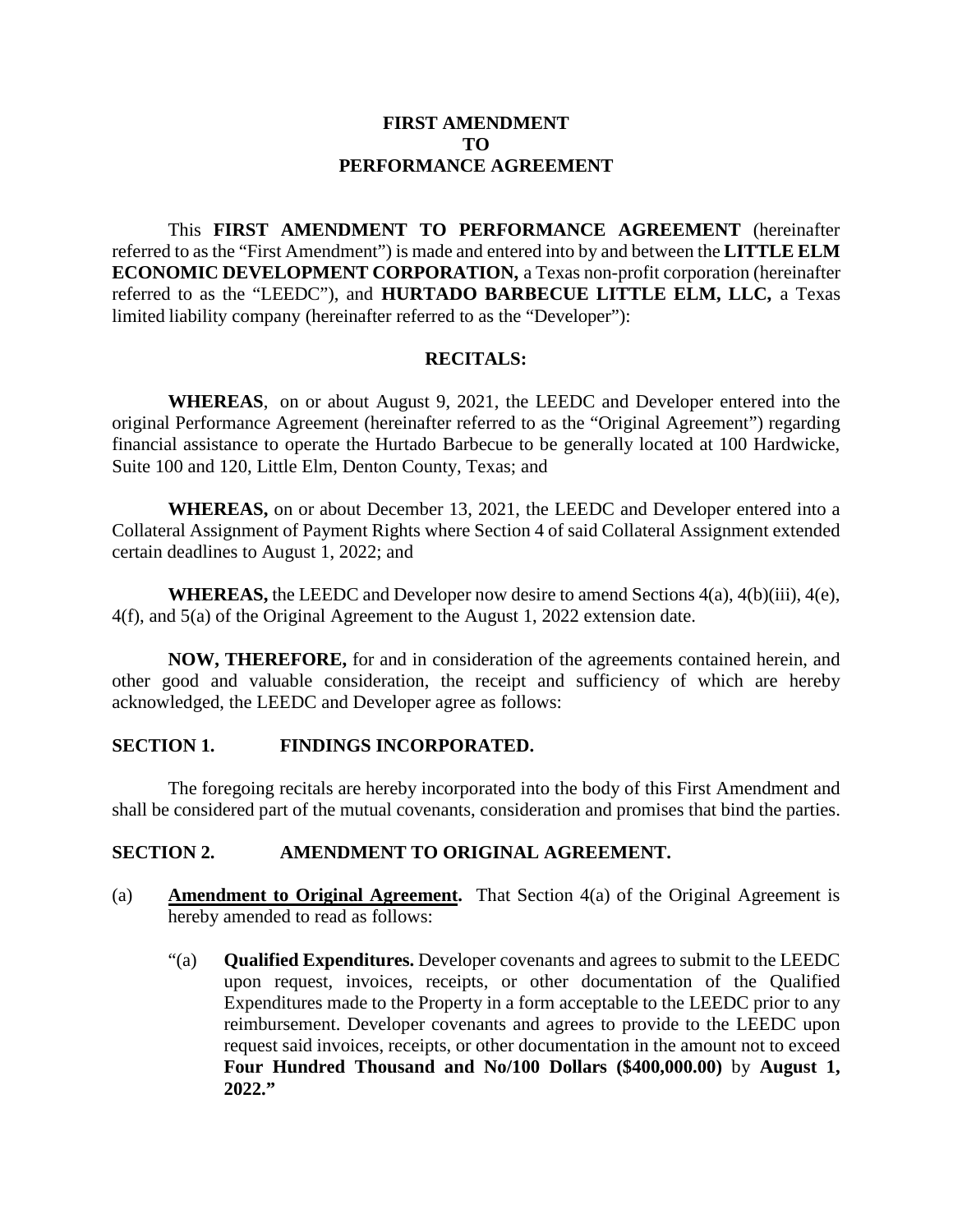- (b) **Amendment to Original Agreement.** That Section 4(b)(iii) of the Original Agreement is hereby amended to read as follows:
	- "iii. **Certificate of Occupancy.** Developer covenants and agrees to obtain or cause to be obtained by **August 1, 2022**, a Certificate of Occupancy from the Town of Little Elm, Texas, for a minimum of 5,935 square feet for Hurtado Barbecue Restaurant space located on the Property."
- (c) **Amendment to Original Agreement.** That Section 4(e) of the Original Agreement is hereby amended to read as follows:
	- "(e) **Operate Hurtado Barbecue Restaurant.** Developer covenants and agrees by **August 1, 2022**, and during the Term of this Agreement to keep open to the general public the Hurtado Barbecue Restaurant located on the Property, for a term of fifteen (15) years."
- (d) **Amendment to Original Agreement.** That Section 4(f) of the Original Agreement is hereby amended to read as follows:
	- "(f) **Job Creation and Retention.** Developer covenants and agrees by **August 1, 2022**, and during the Term of this Agreement to employ and maintain a minimum of **thirty-five (35)** Full-Time Equivalent Employment Positions working at the Property. Developer covenants and agrees beginning on **September 1, 2023** (for the initial reporting period of August 1, 2022 to July 31, 2023), and during the Term of this Agreement, Developer shall deliver to LEEDC upon request an annual compliance verification signed by a duly authorized representative of Developer that shall certify the number of Full-Time Equivalent Employment Positions, and shall disclose and certify the average wage for all Full-Time Equivalent Employment Positions (the "Annual Compliance Verification"). The Developer covenants and agrees beginning on **September 1, 2023**, and annually thereafter during the Term of this Agreement, there will be a total of **fifteen (15)** Annual Compliance Verifications due and submitted to LEEDC covering the Full-Time Equivalent Employment Positions created and maintained during the Term of this Agreement. All Annual Compliance Verifications shall include quarterly IRS 941 returns, or Texas Workforce Commission Employer Quarterly Reports."
- (e) **Amendment to Original Agreement.** That Section 5(a) of the Original Agreement is hereby amended to read as follows:
	- "(a) **Financial Assistance.** LEEDC covenants and agrees to submit reimbursement for Qualified Expenditures made by the Developer in the amount of **Four Hundred Thousand and No/100 Dollars (\$400,000.00)** within thirty (30) days of receipt of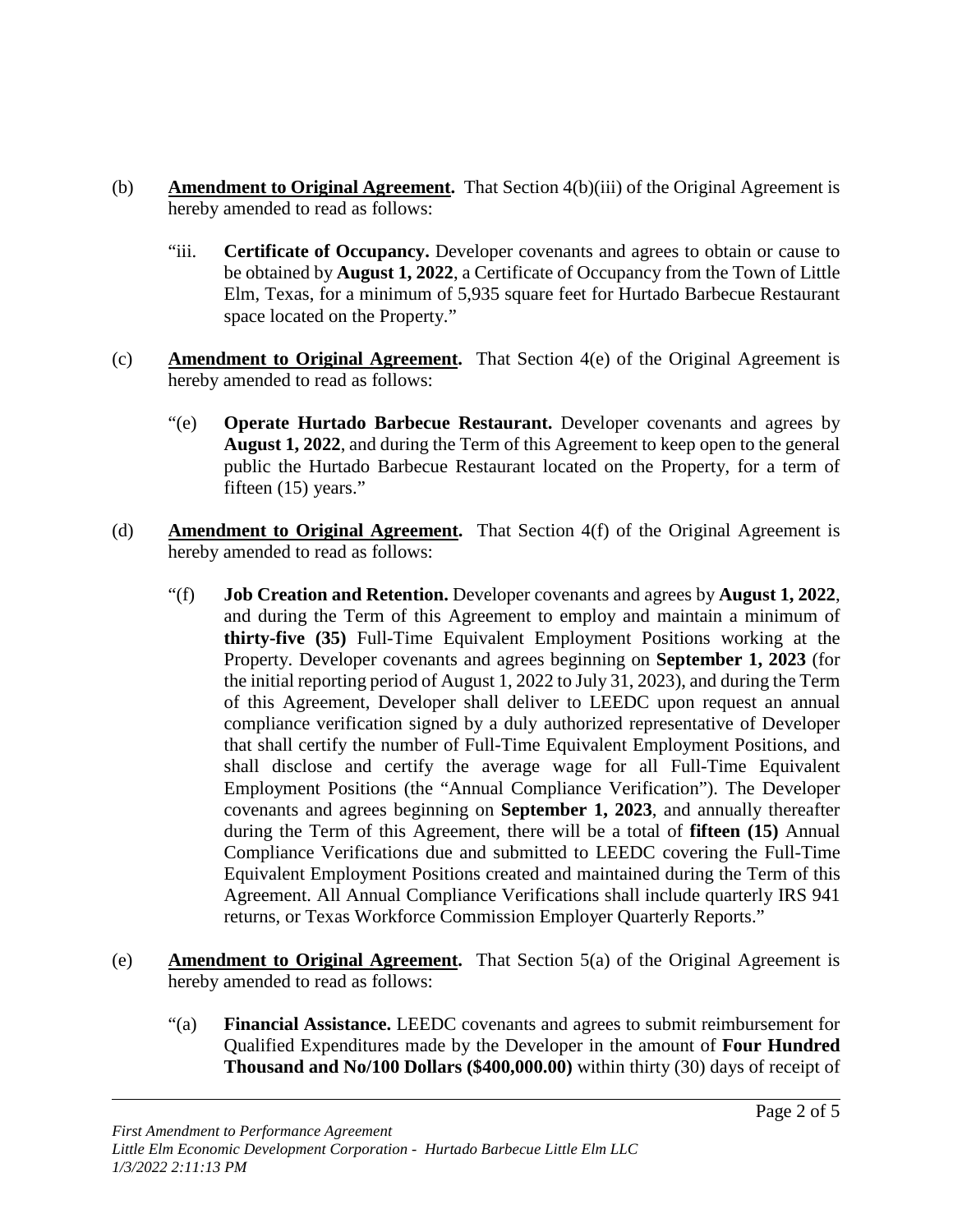invoices, receipts, or other documentation in the minimum amount of **Four Hundred Thousand and No/100 Dollars (\$400,000.00)** by **August 1, 2022**, consistent with Section 4(a) of this Agreement, and receives a certificate of occupancy and is open for business consistent with Sections 4(b) and 4(c) of this Agreement."

## **SECTION 3. MISCELLANEOUS PROVISIONS.**

The following miscellaneous provisions are a part of this First Amendment:

- (a) **Amendments.** This First Amendment constitutes the entire understanding and agreement of the parties as to the matters set forth in this First Amendment. No alteration of or amendment to this First Amendment shall be effective unless given in writing and signed by the party or parties sought to be charged or bound by the alteration or amendment.
- (b) **Applicable Law and Venue.** This First Amendment shall be governed by and construed in accordance with the laws of the State of Texas, and all obligations of the parties created hereunder are performable in Denton County, Texas. Venue for any action arising under this First Amendment shall lie in the state district courts of Denton County, Texas.
- (c) **Assignment.** Neither Party shall have the right to assign its rights and/or obligations under this First Amendment, or any interest herein, without the prior written consent of the other Party.
- (d) **Binding Obligation.** This First Amendment shall become a binding obligation on the signatories upon execution by all signatories hereto. LEEDC warrants and represents that the individual executing this First Amendment on behalf of the LEEDC has full authority to execute this First Amendment and bind the LEEDC to the same. Developer warrants and represents that the individual executing this First Amendment on Developer's behalf has full authority to execute this First Amendment and bind it to the same.
- (e) **Caption Headings.** Caption headings in this First Amendment are for convenience purposes only and are not to be used to interpret or define the provisions of the First Amendment.
- (f) **Counterparts.** This First Amendment may be executed in one or more counterparts, each of which shall be deemed an original and all of which shall constitute one and the same document.
- (g) **Effective Date.** The effective date (the "Effective Date") of this First Amendment shall be the date of the latter to execute this First Amendment by and between the LEEDC and Developer.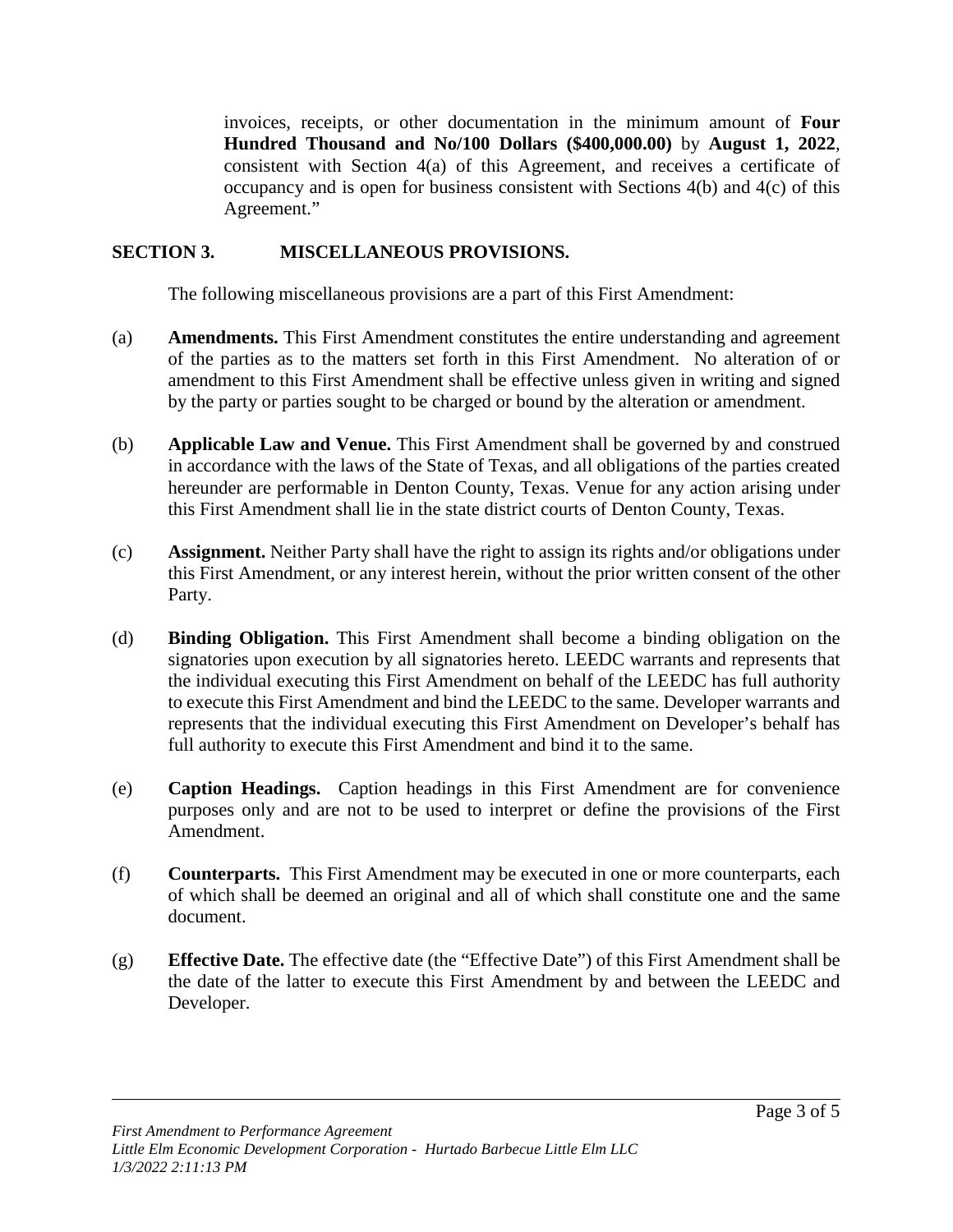- (h) **Original Agreement and any Amendments.** All of the terms, conditions, and obligations of the Original Agreement, and any amendments remain in full force and effect except where specifically modified by this First Amendment.
- (i) **Severability.** The provisions of this First Amendment are severable. If any paragraph, section, subdivision, sentence, clause, or phrase of this First Amendment is for any reason held by a court of competent jurisdiction to be contrary to law or contrary to any rule or regulation have the force and effect of the law, the remaining portions of the First Amendment shall be enforced as if the invalid provision had never been included.
- (j) **Time is of the Essence.** Time is of the essence in the performance of this First Amendment.

**[The Remainder of this Page Intentionally Left Blank]**